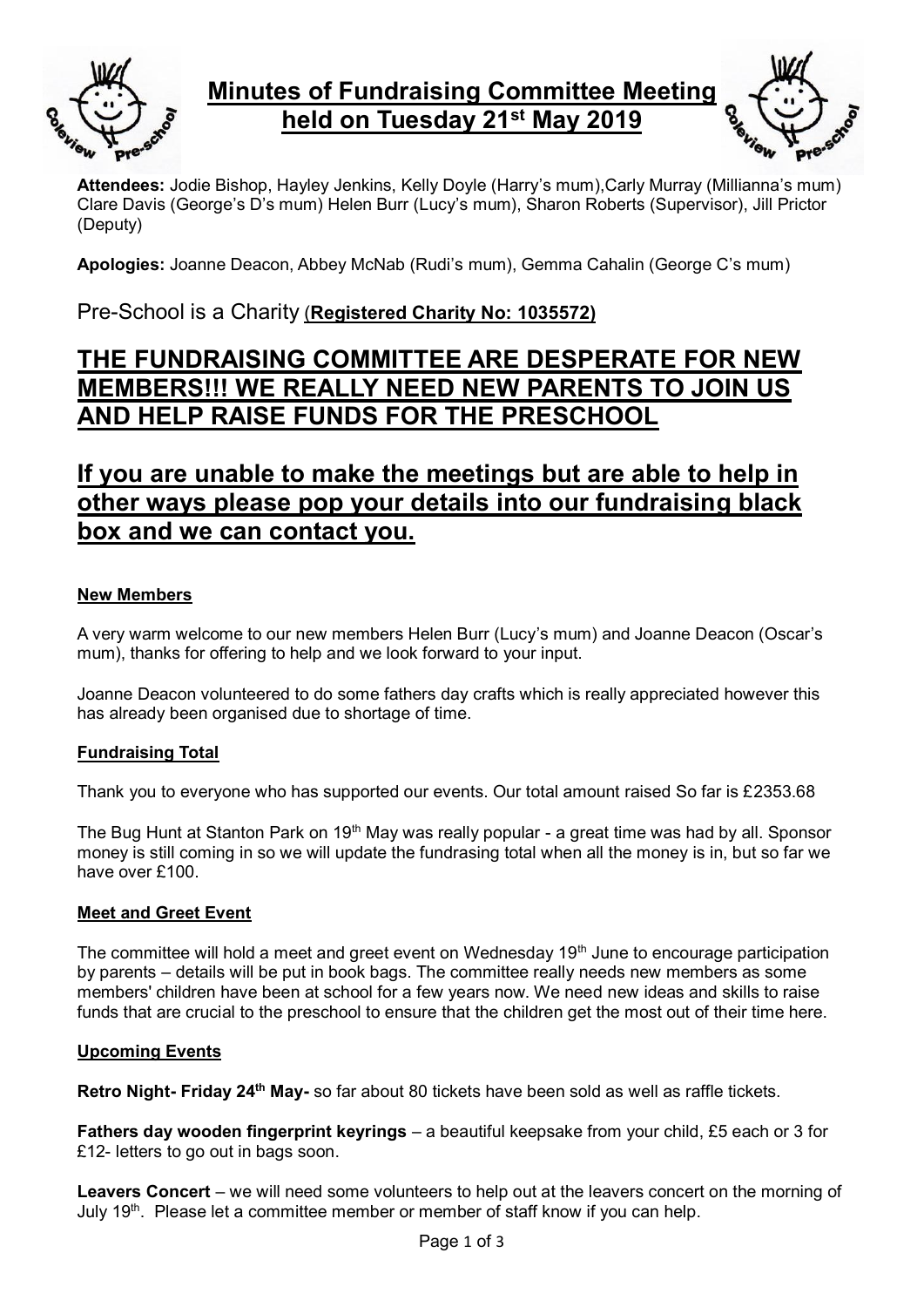#### **Other ways you can help:**

**Donate Raffle Prizes** – We are always looking for raffle prizes for our events, any type of raffle prize is gratefully received whether it is children's or adult prizes or a voucher. We hold raffles at most of our events.

**Volunteer** – We don't expect our committee members to be able to help all of the time and the more people we have the less each person has to do. If you are able to help serve refreshments at concerts, or help sell some raffle tickets. All of these small things make a big difference to us.

**Baking** – At our concerts we always try and sell refreshments. If you enjoy baking, perhaps you could bake some cakes or biscuits for us to sell to the families that come along to watch their children.

**Fundraising Ideas** – If you have any ideas of ways of raising funds please let us know, pop your ideas into our fundraising box in the pre-school foyer.

Register an account and add Coleview Pre-School as your cause. In total, we have raised over **£600** so far from **38 members**. Before you do any online shopping, check on the website if the retailer is included!

#### **Next Meeting: Monday 24th June, 7.30pm, Coleview Preschool**

**Don't forget to visit the Preschool website for latest news, events and term dates etc. [www.coleviewpreschool.org.uk](http://www.coleviewpreschool.org.uk/)**

**Take a look at the fundraising committee Facebook page [Coleview Pre-School Fundraising Group](https://www.facebook.com/groups/525172507527481/?ref=group_header)**